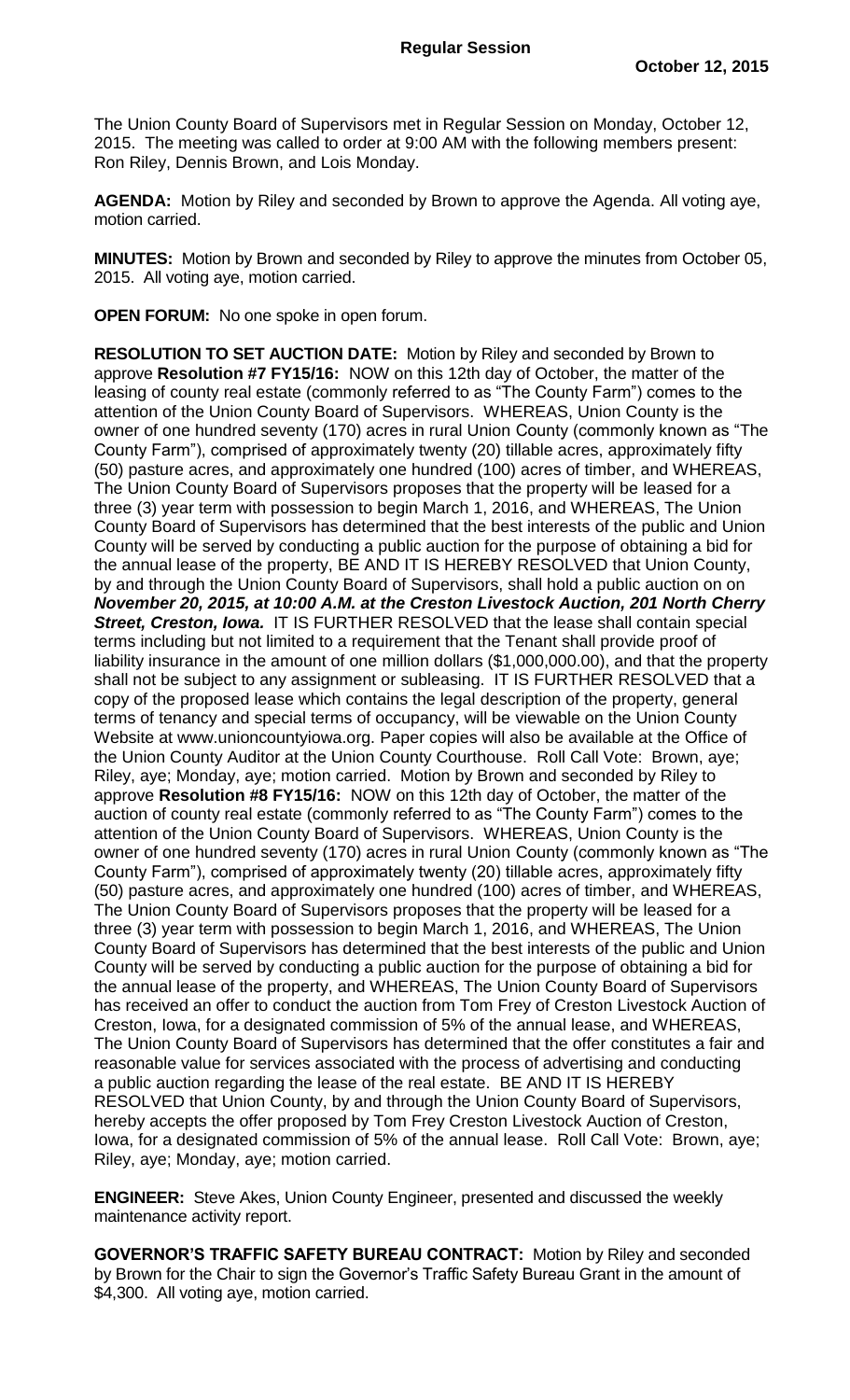**VETERAN AFFAIRS MONTHLY REPORT:** Motion by Brown and seconded by Riley to accept the September 2015 Veteran Affairs Report. All voting aye, motion carried.

**CLERK'S REPORT:** Motion by Riley and seconded by Brown to accept the Clerk's report. All voting aye, motion carried.

**CLAIMS/HANDWRITTEN CLAIM:** Motion by Brown and seconded by Riley to pay claims 125233-125364, and to approve handwritten claim #20151001 to Total Administrative Services Corporation (TASC) in the amount of \$426.96. All voting aye, motion carried.

| 0001 GENERAL BASIC FUND                        |                 | 0020 SECONDARY ROAD FUND                                      |                 |
|------------------------------------------------|-----------------|---------------------------------------------------------------|-----------------|
| <b>ABEL</b>                                    | 184.00          | <b>AFTON STAR</b>                                             | 119.90          |
| <b>ABILDTRUP</b>                               | 20.00           | <b>AGRIVISION GROUP</b>                                       | 3,087.69        |
| <b>ADAMSON</b>                                 | 20.00           | <b>AKES</b>                                                   | 5.00            |
| <b>AFTON STAR</b>                              | 534.66          | <b>AMERICAN CONCRETE</b>                                      | 909.50          |
| <b>AGRIVISION GROUP</b>                        | 2,999.35        | <b>BANKERS LEASING</b>                                        | 148.86          |
| <b>AKIN</b>                                    | 151.81          | <b>BAUER BUILT TIRE</b>                                       | 8,068.68        |
| <b>ALLIANT</b>                                 | 2,064.30        | CALHOUN-BURNS & ASSOC INC                                     | 1,302.10        |
| <b>BAKERINK</b>                                | 20.00           | <b>CRESTON FARM &amp; HOME</b>                                | 158.55          |
| <b>BM SALES</b>                                | 355.00          | <b>CRESTON PUBLISHING</b>                                     | 97.81           |
| <b>CARD SERVICES</b>                           | 1,668.56        | <b>CROSS-DILLON TIRE INC</b>                                  | 6,846.00        |
| <b>CARPENTER UNIFORM</b>                       | 59.99           | DENNY'S HYDRAULIC SHOP                                        | 70.00           |
| <b>CHAT MOBILITY</b>                           | 188.67          | FARMERS COOPERATIVE COMPANY                                   | 372.75          |
| <b>CRESTON FARM &amp; HOME</b>                 | 18.52           | <b>FASTENAL</b>                                               | 28.94           |
| <b>CRESTON MUNICIPAL UTILITIES</b>             | 283.75          | <b>FRANKS SERVICE</b>                                         | 1,206.90        |
| <b>CRESTON PUBLISHING</b>                      | 435.42          | <b>G&amp;K SERVICES</b>                                       | 34.00           |
| <b>CROMWELL CEMETERY</b>                       | 90.00           | <b>HUSKER STEEL</b>                                           | 16,436.00       |
| <b>CULLIGAN</b>                                | 50.25           | INNOVATIVE INDUSTRIES                                         | 262.00          |
| DES MOINES STAMP MFG                           | 18.50           | IOWA DEPT TRANSPORTATION                                      | 1,941.92        |
| <b>DITTMER CSR/RPR</b><br><b>ECHO GROUP</b>    | 36.50<br>196.17 | <b>IOWA PRISON INDUSTRIES</b><br><b>IOWA STATE UNIVERSITY</b> | 157.52          |
|                                                |                 |                                                               | 1,000.00        |
| <b>EVERGREEN CEMETERY</b>                      | 210.00          | <b>IOWA TOOL &amp; MANUFACTURING</b>                          | 452.32          |
| <b>FAREWAY STORES</b>                          | 194.34          | MID-IOWA SALES CO<br><b>NAPA</b>                              | 317.25          |
| <b>FARMERS ELECTRIC COOP</b><br><b>GILBERT</b> | 3,318.56        | <b>O'REILLY</b>                                               | 3,953.98        |
| <b>GRAHAM</b>                                  | 20.00<br>27.38  | <b>PETZNICKS</b>                                              | 95.07<br>210.00 |
| <b>GREATAMERICA</b>                            | 123.40          | POKORNY BP & AUTOMOTIVE SERVIC                                | 17.40           |
| <b>GREEN VALLEY PEST CONTROL</b>               | 47.00           | <b>QUALITY INN &amp; SUITES</b>                               | 88.48           |
| <b>HOAKISON</b>                                | 20.00           | <b>SCHILDBERG</b>                                             | 25,236.26       |
| <b>INVENTORY TRADING COMPANY</b>               | 160.00          | <b>US CELLULAR</b>                                            | 65.26           |
| IA LAW ENFORCEMENT ACADEMY                     | 89.00           | ZIEGLER INC                                                   | 10,355.29       |
| IA NATURAL HERITAGE FOUNDATN                   | 25.00           | 0020 SECONDARY ROAD FUND TOTAL:                               | 83,045.43       |
| <b>J&amp;A FLOORING</b>                        | 448.00          |                                                               |                 |
| <b>JIM'S TRUCK REP &amp; SANITATION</b>        | 355.00          | <b>1510 CAPITAL PROJECTS FUND</b>                             |                 |
| JOHANSEN PLUMBING & HEATING                    | 3,084.04        | <b>FARMERS ELECTRIC COOP</b>                                  | 170.00          |
| LEGAL DIRECTORIES PUBLISHING                   | 62.81           | <b>IOWA TOOL &amp; MANUFACTURING INC</b>                      | 1,036.18        |
| <b>LYNAM LAWN CARE</b>                         | 2,340.00        | <b>KELLY'S FLOWERS</b>                                        | 35.94           |
| <b>MAIL SERVICES LLC</b>                       | 433.63          | <b>TRUE VALUE</b>                                             | 168.47          |
| MASTERCARD/ISSB                                | 429.71          | <b>1510 CAPITAL PROJECTS FUND TOTAL:</b>                      | 1,410.59        |
| MEDICAP PHARMACY #8034                         | 15.00           |                                                               |                 |
| <b>MILLER</b>                                  | 20.00           | <b>4003 EMPOWERMENT</b>                                       |                 |
| <b>NACO</b>                                    | 450.00          | <b>CREATIVE BEGINNINGS PRESCHOOL</b>                          | 140.00          |
| <b>OFFICE MACHINES</b>                         | 507.98          | DISCOVERY KIDS PRESCHOOL                                      | 734.00          |
| <b>OLMSTED CO SHERIFF</b>                      | 85.00           | EAST UNION COMMUNITY SCHOOLS                                  | 2,370.00        |
| <b>PEPPMEIER</b>                               | 20.00           | <b>MATURA ACTION CORP</b>                                     | 1,963.33        |
| PITNEY BOWES                                   | 127.68          | RINGGOLD CO PUBLIC HEALTH                                     | 3,030.48        |
| POKORNY BP & AUTOMOTIVE                        | 169.10          | <b>SICKELS</b>                                                | 3,888.60        |
| POWERS FUNERAL HOME                            | 740.00          | SOUTHERN IOWA TROLLEY                                         | 240.00          |
| PRAIRIE SOLID WASTE AGENCY                     | 35.10           | <b>SWCC</b>                                                   | 11,235.28       |
| REPORTING ENTERPRISES                          | 45.00           | TAYLOR CO AG EXTENSION                                        | 5,303.05        |
| <b>ROLLINGS</b>                                | 20.00           | TAYLOR CO PUBLIC HEALTH                                       | 627.14          |
| RON'S PEST SOLUTIONS                           | 80.25           | TRINITY LUTHERAN PRESCHOOL                                    | 520.00          |
| <b>SELDIN COMPANY</b>                          | 350.00          | <b>4003 EMPOWERMENT TOTAL:</b>                                | 30,051.88       |
| SERVICE TECHS INC                              | 103.56          |                                                               |                 |
| SHRED-IT USA                                   | 59.83           | <b>4004 LAW ENFORCEMENT CENTER</b>                            |                 |
| SIDDENS, TERI                                  | 25.00           | <b>AKIN</b>                                                   | 54.74           |
| <b>SIRWA</b>                                   | 35.31           | <b>ALLIANT</b>                                                | 2,180.55        |
| STATE TREASURER OFFICE                         | 28.00           | <b>BM SALES</b>                                               | 99.00           |
| <b>SUPREME CLEANERS</b>                        | 106.25          | <b>BYERS LOCK SHOP</b>                                        | 3.70            |
| <b>TANNER</b>                                  | 20.00           | <b>CRESTON PUBLISHING</b>                                     | 27.85           |
| THE TONER PLACE                                | 42.40           | <b>GLOBAL SOFTWARE</b>                                        | 23,370.00       |
| TREASURER STATE OF IOWA                        | 1,190.00        | <b>GREEN VALLEY PEST CONTROL</b>                              | 36.00           |
| <b>TRUE VALUE</b>                              | 250.98          | <b>J&amp;A FLOORING</b>                                       | 45.02           |